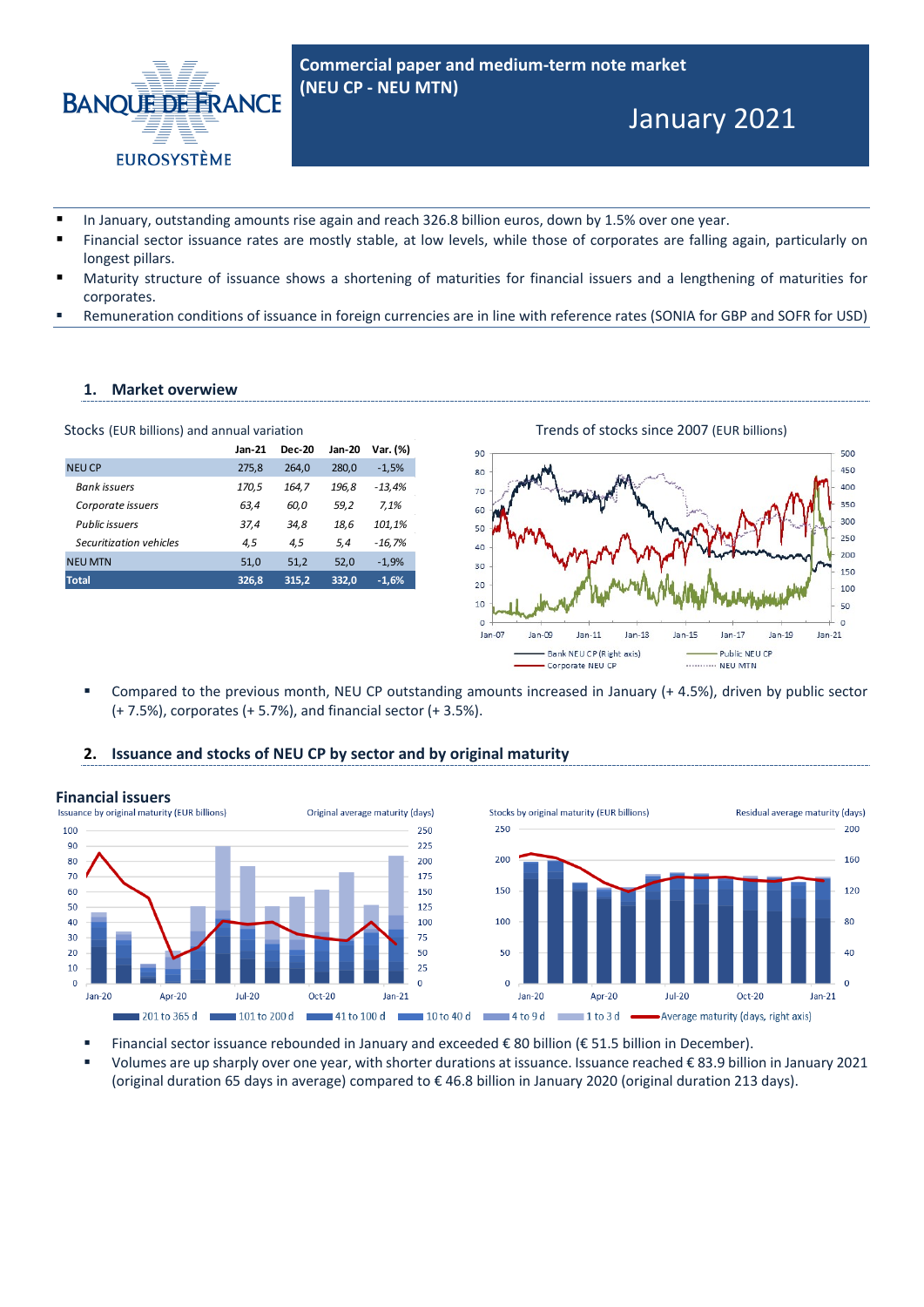

- In January, issuance rebounded after a traditionally weak December (€ 20.8 billion compared to € 10 billion). The average original duration rebounded strongly in January (140 days). It was at 86 days in December and 79 days in January 2020.
- Stocks increased slightly (+ € 3.4 billion) and the average residual maturity of stocks started to rise again.

#### **Public issuers**



- Public sector issuance increased slightly in January ( $\epsilon$  14.5 billion after  $\epsilon$  13 billion in December) but volumes are lower than those of January 2020.
- On the other hand, stocks are on the rise thanks to long-term issuance carried out at the height of the crisis for NEU CP.



#### **3. Issuance and stocks of NEU MTN by original maturity**

- NEU MTN issuance fell back slightly in January compared to December (€ 2.7 billion), and returned to their level of the previous year (€ 1.8 billion).
- Outstanding amounts are almost stable over one year (€ 51 billion in January 2021, compared to € 52 billion a year ago) with an increase in the share of *under 2 years* issuance in the stocks. This particular maturity represent currently 35.8% of the stock, compared to 27.7% a year ago.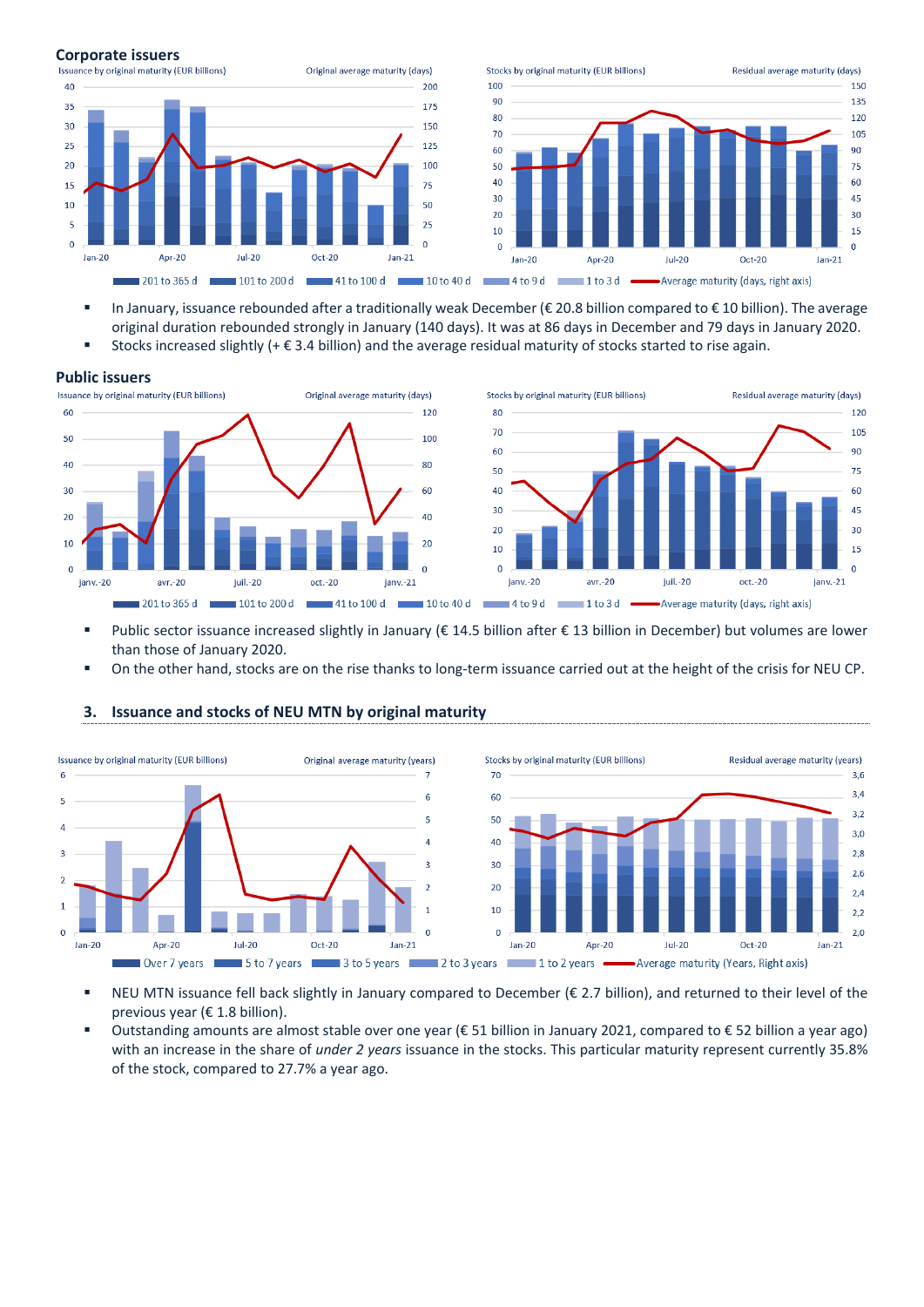#### **4. Average rates of NEU CP and durations at issuance**

#### **Financial issuers**





- Interest rates are virtually unchanged on pillars with maturities of less than 3 months and up slightly on the other pillars, and are still very close to the €STR which averaged -0.56 in January and December.
- Volumes rebounded strongly on 1 to 3 day issues (December being traditionally low) and more slightly over the 3 month; volumes are down over 1, 6 and especially 12 months.

#### **Dispersion of credit institutions' average rate at issuance on the 3-month maturity pillar** (weekly data)

- Dispersion of credit institutions' rates at issuance is very small.
- Interest rates conditions are stable in January (around -0.50% on average, as in December) and have eased compared to a year ago (-0.36% on average in January 2020)



#### **Corporate issuers**





 Interest rates are stable or slightly down on intermediate maturities (1 to 6 months) and fall back on longer maturities (- 15bps over 12 months). This is a seasonal effect, with average rates traditionally peaking at the end of the year, particularly on long maturities, with the scarcity of issues.

**EUR** billions

Volumes are up over all maturities and very significantly over the 12-month period.

#### **Dispersion of corporate issuers' average rate at issuance on the 3-month maturity pillar** (weekly data)

- Dispersion of corporate issuers' rates at issuance is greater than that of credit institutions.
- Interest rates conditions of A-2, F2, P-2 issuers improved over one year. The rates were around -0.50% in January (as in December), compared to around -0.35% a year earlier.